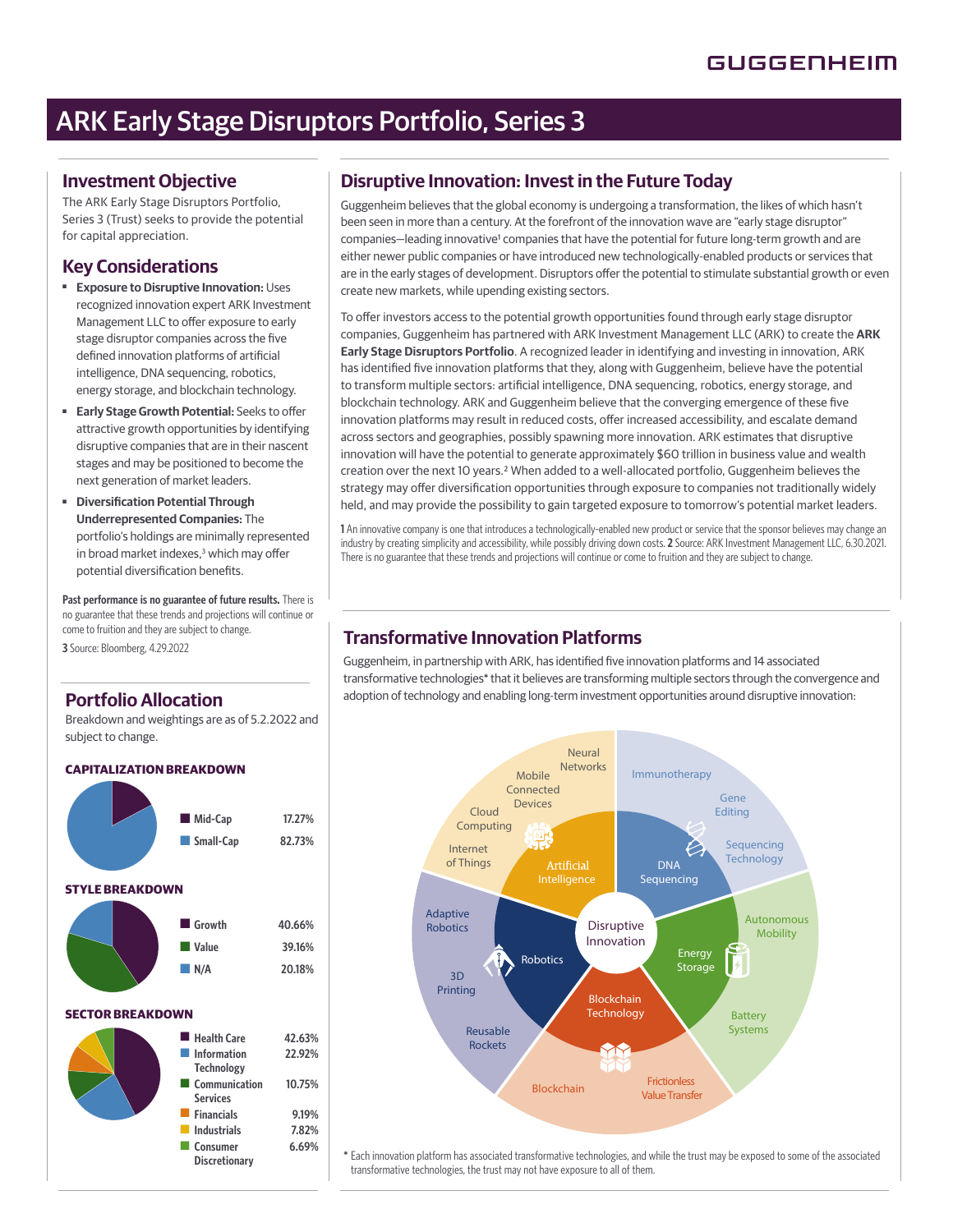# **Holdings and Sector Weightings**

Holdings and Weightings are as of 5.2.2022 and subject to change.

| Company                                                                               | Symbol      | <b>Description</b>                                                                                                                                                                                                                                                                                     |  |
|---------------------------------------------------------------------------------------|-------------|--------------------------------------------------------------------------------------------------------------------------------------------------------------------------------------------------------------------------------------------------------------------------------------------------------|--|
| Artifical Intelligence (32.54%)                                                       |             |                                                                                                                                                                                                                                                                                                        |  |
| 2U, Inc.<br><b>Cloud Computing</b>                                                    | TWOU        | TWOU provides online educational services and offers graduate and undergraduate degree programs in social work, data science, public<br>administration, healthcare, law, and industrial relations. TWOU serves customers worldwide.                                                                    |  |
| Monday.Com, Limited<br><b>Cloud Computing</b>                                         | <b>MNDY</b> | MNDY develops application software and offers team management, communication, and productivity solutions. MNDY serves customers<br>worldwide.                                                                                                                                                          |  |
| PagerDuty, Inc.<br><b>Cloud Computing</b>                                             | PD          | PD provides wireless application solutions as well as offers on call management, event intelligence, analytics, and digital operations, as well as<br>equipment. PD serves customers worldwide.                                                                                                        |  |
| <b>Teladoc</b><br><b>Cloud Computing</b>                                              | <b>TDOC</b> | TDOC provides healthcare services and diagnoses, recommends treatment, and prescribes medication for routine medical issues through<br>phone and video consultations. TDOC serves patients worldwide.                                                                                                  |  |
| <b>Vuzix Corporation</b><br><b>Internet of Things</b>                                 | VUZI        | VUZI Corporation provides optical goods as well as offers eye glasses for manufacturing, tele-medicine, warehouse, remote assist, and field<br>service clients. VUZI serves customers worldwide.                                                                                                       |  |
| Iridium Communications, Inc.<br><b>Mobile Connected Devices</b>                       | <b>IRDM</b> | IRDM offers mobile satellite communications services and operates satellites in a low-earth orbit and provides global coverage. IRDM offers<br>voice and data communications services to the United States and foreign governments, businesses, non-governmental organizations, and<br>consumers.      |  |
| <b>Nextdoor</b><br><b>Mobile Connected Devices</b>                                    | <b>KIND</b> | KIND operates as a holding company and through its subsidiaries, provides hyperlocal social networking services for neighborhoods. KIND<br>serves customers worldwide.                                                                                                                                 |  |
| <b>Genius Sports, Limited</b><br><b>Neural Networks</b>                               | <b>GENI</b> | GENI operates as a holding company.                                                                                                                                                                                                                                                                    |  |
| Signify Health, Inc.<br><b>Neural Networks</b>                                        | SGFY        | SGFY operates as a health care technology company and offers healthcare platform that leverages advanced analytics, technology, and<br>nationwide healthcare provider networks to create and power value-based payment programs. SGFY serves customers worldwide.                                      |  |
| <b>Blockchain Technology (9.19%)</b>                                                  |             |                                                                                                                                                                                                                                                                                                        |  |
| <b>Silvergate Capital</b><br>Corporation<br><b>Blockchain</b>                         | SI          | SI operates as a bank holding company and through its subsidiary Silvergate Bank provides a banking platform for innovators, especially in the<br>digital currency industry, and developing product and service solutions addressing the needs of entrepreneurs.                                       |  |
| Robinhood Markets, Inc.<br><b>Frictionless Value Transfer</b>                         | <b>HOOD</b> | HOOD operates a financial services platform and offers brokerage and cash management applications such as stocks, exchange-traded funds,<br>options, and cryptocurrency. HOOD serves clients in the United States.                                                                                     |  |
| DNA Sequencing (33.05%)                                                               |             |                                                                                                                                                                                                                                                                                                        |  |
| <b>Beam Therapeutics, Inc.</b><br><b>Genome Editing</b>                               | <b>BEAM</b> | BEAM operates as a biotechnology company as well as develops DNA base editing technologies for the treatment of human diseases. BEAM<br>serves customers in the state of Massachusetts.                                                                                                                |  |
| <b>CRISPR Therapeutics AG</b><br><b>Genome Editing</b>                                | <b>CRSP</b> | CRSP is a bio-technology company that researches, develops, and manufactures biological transformative gene-based medicines and other<br>related products. CRSP operates in Switzerland.                                                                                                               |  |
| Intellia Therapeutics, Inc.<br><b>Genome Editing</b>                                  | <b>NTLA</b> | NTLA operates as a biotechnology company and focuses on the research and clinical development of gene editing therapies for patients with<br>genetically-based diseases.                                                                                                                               |  |
| <b>Fate Therapeutics, Inc.</b><br>Immunotherapy                                       | FATE        | FATE provides biotechnology services as well as researches and develops therapies to repair and regenerate body tissues with the help of stem<br>cells. FATE conducts business in the United States.                                                                                                   |  |
| CareDx, Inc.<br><b>Sequencing Technology</b>                                          | CDNA        | CDNA develops, markets, and delivers a diagnostic surveillance solution for heart transplant recipients. CDNA aims to transform long-term<br>patient care in transplantation by offering novel surveillance management solutions.                                                                      |  |
| <b>Invitae Corporation</b><br><b>Sequencing Technology</b>                            | <b>NVTA</b> | NVTA operates as a genetic information company and specializes in providing information for genetic diagnostics, preimplantation and carrier<br>screening for inherited disorders, miscarriage analysis, and hereditary cancer. NVTA serves customers in the state of California.                      |  |
| <b>Pacific Biosciences of</b><br>California, Inc.<br><b>Sequencing Technology</b>     | PACB        | PACB designs, develops, and manufactures sequencing systems to help scientists resolve genetically complex problems. PACB offers Single<br>Molecule and Real-Time (SMRT) technology that enables real-time analysis of biomolecules with single molecule resolution.                                   |  |
| Quantum-Si, Inc.<br><b>Sequencing Technology</b>                                      | QSI         | QSI develops protein sequencing platform and offers semiconductor chip designed to enable single-molecule next-generation protein<br>sequencing and genomics, and digitize proteomic research in order to advance drug discovery and diagnostics beyond what has been possible<br>with DNA sequencing. |  |
| Energy Storage (14.65%)                                                               |             |                                                                                                                                                                                                                                                                                                        |  |
| <b>Niu Technologies</b><br><b>Advanced Battery Systems</b>                            | <b>NIU</b>  | NIU designs, manufactures, and distributes e-mobility solutions as well as offers smart electric two-wheeled vehicles. NIU markets its products<br>worldwide.                                                                                                                                          |  |
| <b>Kratos Defense &amp; Security</b><br>Solutions, Inc.<br><b>Autonomous Mobility</b> | <b>KTOS</b> | KTOS operates as a defense contractor and security systems integrator for the federal government and for state and local agencies. KTOS<br>offers services in weapon systems lifecycle support, military weapon range, security and surveillance systems, and IT engineering.                          |  |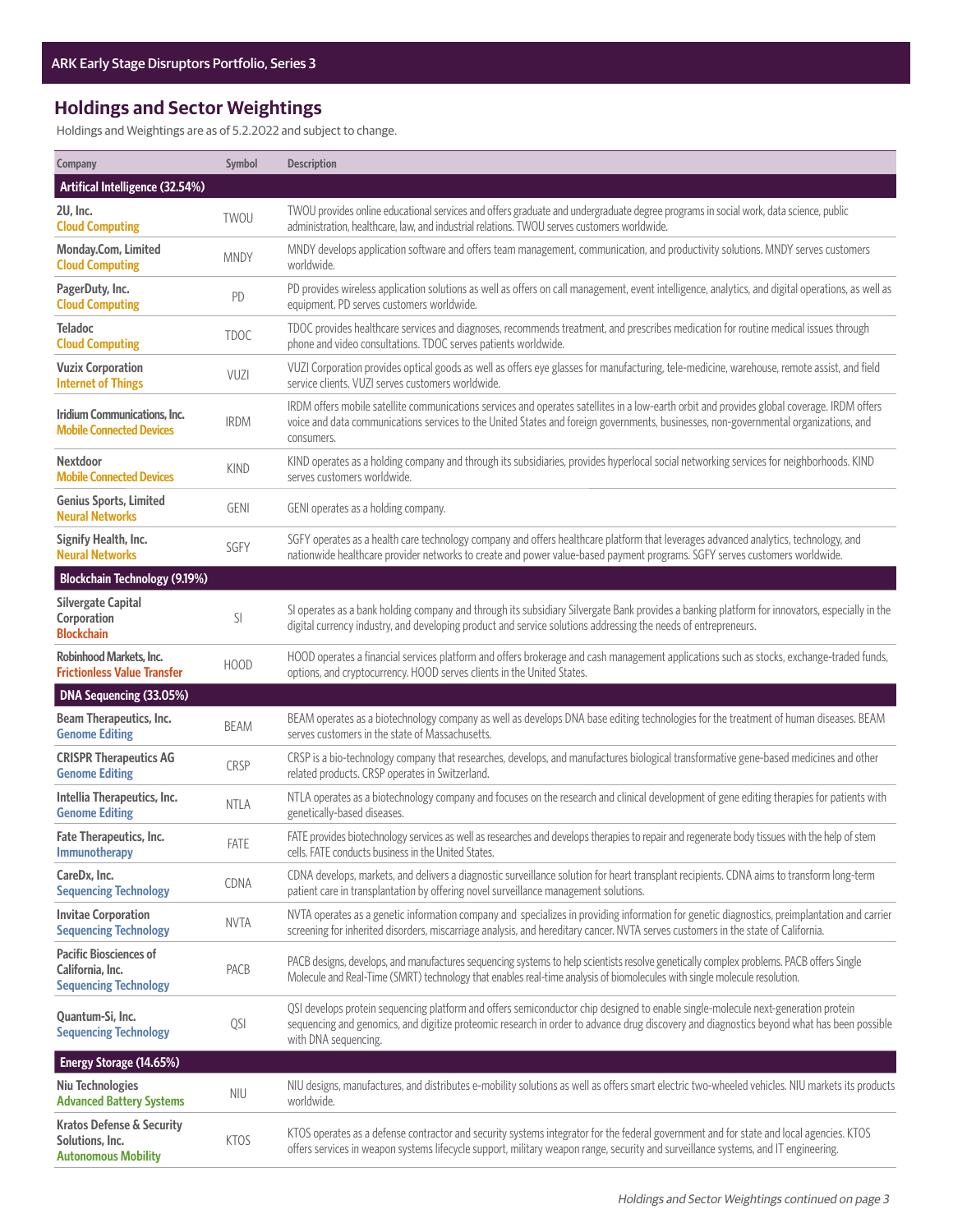#### ARK Early Stage Disruptors Portfolio, Series 3

| Trimble, Inc.<br><b>Autonomous Mobility</b>           | <b>TRMB</b> | TRMB provides advanced location-based software solutions and integrates its positioning expertise in GPS, laser, optical and inertial<br>technologies with application software, wireless communications, and services to provide complete commercial solutions. TRMB operates<br>worldwide.                                                   |  |
|-------------------------------------------------------|-------------|------------------------------------------------------------------------------------------------------------------------------------------------------------------------------------------------------------------------------------------------------------------------------------------------------------------------------------------------|--|
| TuSimple Holdings, Inc.<br><b>Autonomous Mobility</b> | TSP         | TSP operates as a holding company and through its subsidiaries, develops self-driving technologies to meet the demands of heavy-duty and<br>semi-trucks. TSP serves customers in the United States.                                                                                                                                            |  |
| <b>Robotics (10.57%)</b>                              |             |                                                                                                                                                                                                                                                                                                                                                |  |
| <b>Materialise NV</b><br><b>3D Printing</b>           | <b>MTLS</b> | MTLS operates as a rapid prototype designer and manufacturer and focuses on 3D imaging software combined with plastic molding to develop<br>products for industrial, medical, and dental industries. MTLS offers design software and prototype solutions to businesses around the world.                                                       |  |
| <b>Stratasys, Limited</b><br><b>3D Printing</b>       | <b>SSYS</b> | SSYS manufactures three-dimensional printers and builds three-dimensional models by depositing multiple layers of resin one on top<br>of another based on data from three-dimensional computer aided design files. SSYS products are used by designers, engineers, and<br>manufacturers to visualize, verify, and communicate product designs. |  |

The individual company descriptions and company security data mentioned are for informational purposes only and should not be viewed as recommendations nor relied upon to make an investment decision. Company descriptions have been prepared using sources of information generally believed to be reliable. No representation can be made as to their accuracy. Company security data has been prepared using information from ARK Investment Management LLC as of the date of security selection, 5.2.2022, and is subject to change.

#### Security Selection Process

**Identify Disruptive Innovation Platforms** and bottom-up investment analyses. **Define Investment Universe** Conduct top-down analysis to identify companies that **of Securities** Bottom-Up Analysis Along Six Key Metrics **Rank Based on Six Key Metrics by** 1. Company, people and culture **Using a Proprietary Scoring System** 2. Execution of objectives 3. Moat or barriers to entry 4. Product and service leadership 5. Valuation: 5-Year projected return 6. Thesis risk

#### **Final Portfolio**

Identify innovation platforms that ARK believes are transforming multiple sectors: artificial intelligence, DNA sequencing, robotics, energy storage, and blockchain technology. To identify securities within these innovation platforms, ARK utilizes top-down

ARK believes have multi-year value-chain transformations

ARK Early Stage Disruptors Portfolio



### About ARK Investment Management LLC

ARK Investment Management LLC is a federally registered investment adviser and privately held investment firm with \$84 billion in assets under management as of June 30, 2021. Specializing in thematic investing in disruptive innovation, the firm is rooted in over 40 years of experience in identifying and investing in innovations that should change the way the world works. Through its open research process, ARK identifies companies that it believes are leading and benefiting from cross-sector innovations such as robotics, energy storage, DNA sequencing, artificial intelligence, and blockchain technology.

The ARK Early Stage Disruptors Portfolio and the proprietary data related thereto (the "Strategy") are the property of Ark investment Management LLC ("ARK") and are used under license by Guggenheim Funds Distributor, LLC ("GFD"). No products, materials or investment vehicles, opportunities or otherwise howsoever offered or provided by GFD, including, but not limited to ARK Early Stage Disruptors Portfolio (together the "GFD Investments") are sponsored, endorsed, sold, promoted or otherwise supported by ARK or any of its affiliates. Neither ARK nor any of its affiliates makes any representation, warranty or assurance, express or implied, to the users of the Trust (or other GFD Investment) or any third party regarding the Strategy, the Trust (or other GFD Investment), the advisability of investing in securities generally or in the Trust or the ability of the T other GFD Investment) to provide positive investment returns.